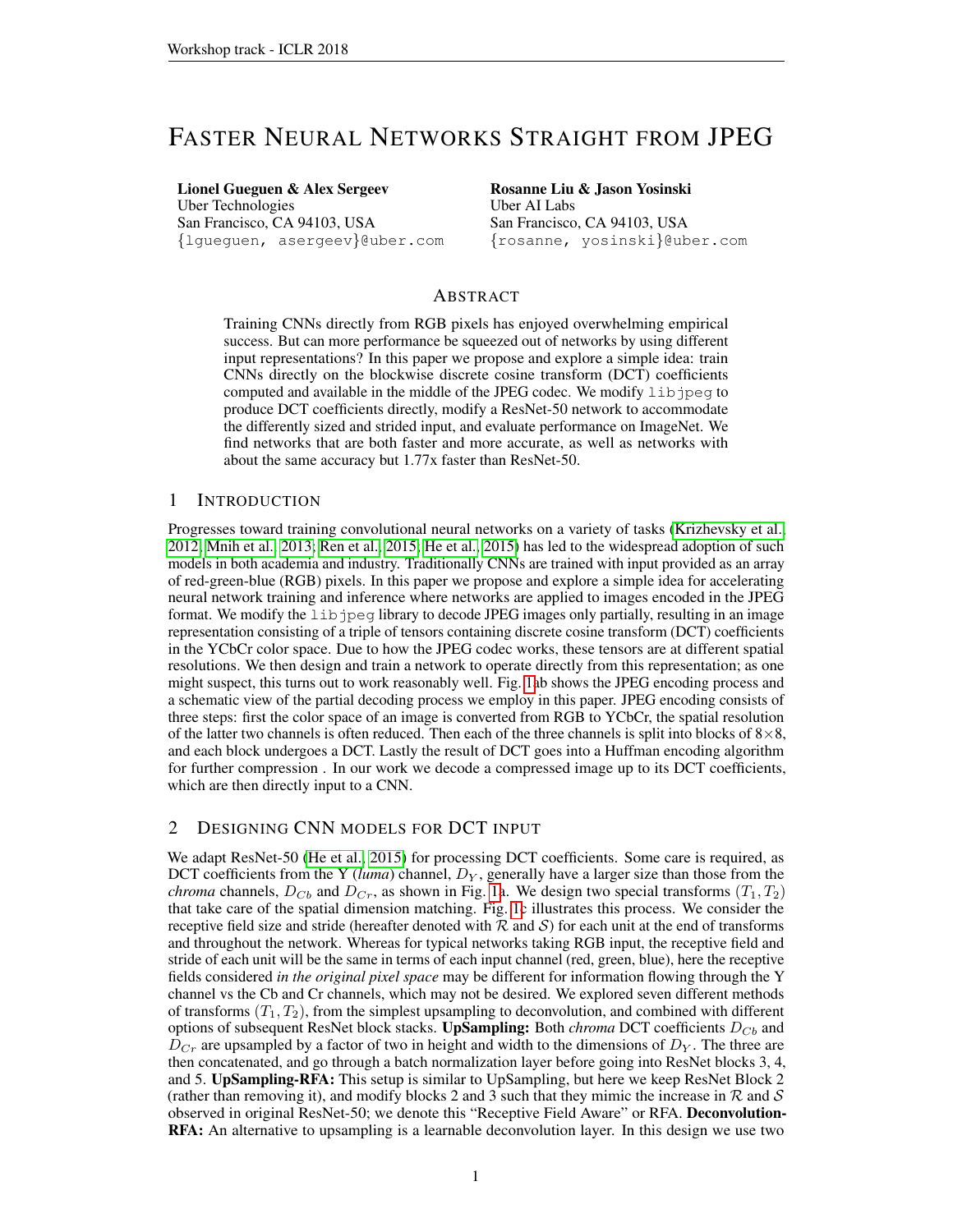

<span id="page-1-0"></span>Figure 1: (a) The three steps to encode JPEG images. (b) The inverse process of JPEG decoding. In this paper we run only the first step of decoding and then feed directly into a neural network. (c) The coefficients  $D_Y$  and  $D_{Cb}$ ,  $D_{Cr}$  are transformed through  $(T_1, T_2)$  into activations of identical spatial sizes. (d) Inference speed vs top-5 error rates. Six group of experiments are presented. ResNet-50 baseline on both RGB and YCbCr show nearly identical performance, indicating that the YCbCr color space on its own is not sufficient for improved performance. Two sets of RGB controls show that simply making ResNet-50 shorter or thinner cannot produce competitive speed gains. Finally, two sets of DCT experiments are shown, those that merge Y and Cb/Cr channels early in the network (within one layer of each other) or late. Several of these networks are both faster and more accurate, and the Late-Concat-RFA-Thinner network is about the same level of accuracy while being 1.77x faster than ResNet-50.

separate deconvolution layers on  $D_{Cb}$  and  $D_{Cr}$  to increase of spatial size. Channel size is kept the same. The rest of the design is the same as UpSampling-RFA. DownSampling: As opposed to upsampling spatially smaller coefficients, another approach is to downsample the large one,  $D<sub>Y</sub>$ , with a convolution layer. The rest of the design is the same as UpSampling. As we will see in Sec. [3,](#page-1-1) this network operates on smaller total input, resulting in much faster processing at the expense of higher error. Late-Concat: In this design, we run  $D<sub>Y</sub>$  through Block 3 of ResNet-50 given that they share the same spatial dimensions. In parallel,  $D_{Cb}$  and  $D_{Cr}$  are passed through an ID block, before being concatenated with the  $D<sub>Y</sub>$  path. The joined representation is then fed into Blocks 4 and 5. This results in more total computation along the luma path than the chroma path and tended to result in fast networks with good performance. Late-Concat-RFA: This receptive field aware version of Late-Concat passes  $D_Y$  through modified Block 2 and 3, such that the increase in R mimics the R in the original ResNet-50. Then,  $D_{Cb}$  and  $D_{Cr}$  are concatenated to the activations of the first layer from Block 4. Because a smaller spatial size is used in Block 2, we increase the number of channels to 1024 to keep the representation size at that layer the same. Late-Concat-RFA-Thinner: This architecture resembles Late-Concat-RFA where the number of channels is decreased in Block 2 and 3. Instead of letting the number of channels rise to 1024 in Block 2, and then 512 in Block 3, the number of channels is set to 384 in both blocks. Then, the Cb and Cr components with 64 channels each, are convolved into 256 channels while maintaining their spatial dimensions. These activations get concatenated with the activations from the first identity layer from the block 4, allowing to form a volume of size  $14 \times 14 \times 1024$ . These changes were tried in an attempt to keep the performance of the Late-Concat-RFA model but obtain some of the speed benefits of the Late-Concat. As will be shown in Fig. [1d](#page-1-0), it strikes an attractive balance.

## <span id="page-1-1"></span>3 RESULTS AND DISCUSSIONS

We train on ImageNet [\(Deng et al., 2009\)](#page-3-4) with the standard ResNet-50 stepwise decreasing learning rates described in [\(He et al., 2015\)](#page-3-3). The distributed training framework Horovod [\(Sergeev & Balso,](#page-3-5) [2017\)](#page-3-5) is employed to facilitate parallel training over 128 GPUs. Experiments are conducted with images which are first resized to  $224 \times 224$  pixels with a random crop, and the JPEG quality used during encoding is 100%, so as little information is lost as possible.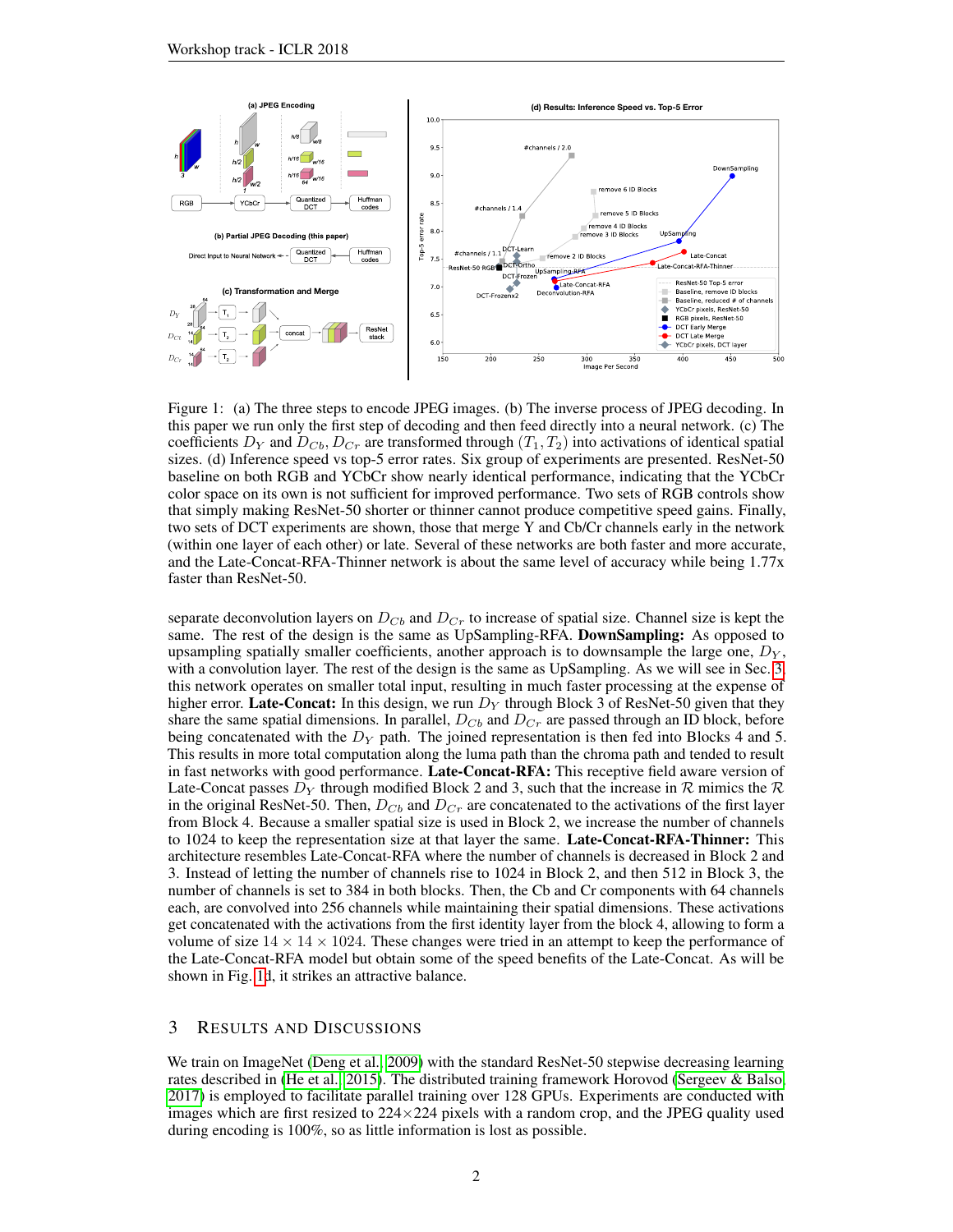ERROR RATE VS INFERENCE SPEED — Results are shown in Fig. [1d](#page-1-0) for all seven proposed DCT architectures from Section [2,](#page-0-0) along with two baselines: ResNet-50 on RGB inputs, and ResNet-50 on YCbCr inputs. The full result include validation top-1 and top-5 error rates and inference frames per second (FPS). Both ResNet baselines achieve a top-5 error rate of 7.35% at an inference speed of 208 FPS on a Titan GPU, while the best DCT network achieves it at 6.98% with 268 FPS. We further analyze the results by dividing them into three categories, and make our conclusions in each.

UpSampling, DownSampling, Late-Concat. In these architectures DCT coefficients are directly connected to ResNet-50. Several of these architectures providing significant inference speed-up (three far-right dots in Fig. [1d](#page-1-0)), almost  $\times 2$  in the best case. The speedup is due to less computation as a consequence of reduced ResNet blocks. A sharp increase of error with DownSampling suggests that a reduction in the spatial structure of the Y (*luma*) causes a reduction of information, while maintaining its spatial resolution (as in UpSampling and Late-Concat) performs closer to the baseline.

UpSampling-RFA, Late-Concat-RFA the two best architectures above are extended to slowly increase their  $\mathcal{R}$ , so as to mimic the  $\mathcal{R}$  growth of ResNet-50. They are shown to achieve better error rates than their non-RFA counterparts while still providing an average speed-up of  $\times$ 1.3. With the proper RFA adjustments in architecture, these two versions manage to beat the RGB baseline.

Deconvolution-RFA, Late-Concat-RFA-Thinner In this category we attempt to further improve the RFA architectures, by (1) learning the upsampling operation with Deconvolution-RFA, and (2) reducing the number of channels with Late-Concat-RFA-Thinner. On the one hand Deconvolution-RFA reduces the top-5 error rate of UpSampling-RFA by 0.15 while maintaining an equivalent inference speed. On the other hand, Late-Concat-RFA-Thinner achieves error rates on par with the baseline while providing a speed-up ratio of  $\times$ 1.77.

RGB NETWORK CONTROLS — For a fair comparison, we make control networks with architecture tweaks similar to what we did with our proposed DCT networks. We mutate the ResNet architecture slightly to get it to perform with lower error and/or higher speed. The experiments and observations are summarized below.

Reducing the Number of Layers. We remove the Identity blocks one at a time, from the bottom up, from Blocks 2 and 3, resulting in 6 experiments as 6 layers are removed. We can see the trade-off between the inference speed and accuracy in Fig. [1d](#page-1-0) under the legend "Baseline, Remove ID Blocks" (series of 6 gray squares). As can be seen, networks become slightly faster but at a large reduction in accuracy.

Reducing the Number of Channels. We also investigate thinning the network to speed up inference. We reduce layer width by each of three ratios:  $\{1.1, \sqrt{2}, 2\}$ . The same trade-off between speed and accuracy is shown in Fig. [1d](#page-1-0) under the legend "Reduced # of Channels". As with reducing the number of layers, networks become slightly faster but at a large reduction in accuracy.

Learning the DCT Transform. A final set of four experiments — shown in Fig. [1d](#page-1-0) as four "YCbCr pixels, DCT layer" diamonds — addresses whether we can obtain similar benefit to the DCT architectures but starting from RGB pixels by processing RGB pixels using convolutional layers designed to replicate, exactly or approximately, the DCT transform. We use  $8\times8$  filters with stride 8. In DCT-Learn, we randomly initialize filters and train them in the standard way. In DCT-Ortho, we regularize the convolution weights toward orthonormality, as described in [Brock](#page-3-6) [et al.](#page-3-6) [\(2017\)](#page-3-6), inspired by the orthonormality of the DCT transform. In DCT-Frozen, we use the exact DCT coefficients without training, and in DCT-Frozenx2 we modify the stride to be 4 instead of 8 to increase representation size at that layer and allow filters to overlap. Surprisingly, this network tied the performance (6.98%) of the best other approach when averaged over three runs, though without the speedup of the Deconvolution-RFA approach. This is interesting because it departs from network design rules of thumb currently in vogue: first layer filters are large instead of small, hard-coded instead of learned, run on YCbCr space instead of RGB, and process channels depthwise (separately) instead of together. Future work could perhaps evaluate to what extent we consider adopting some of these choices as standard practice.